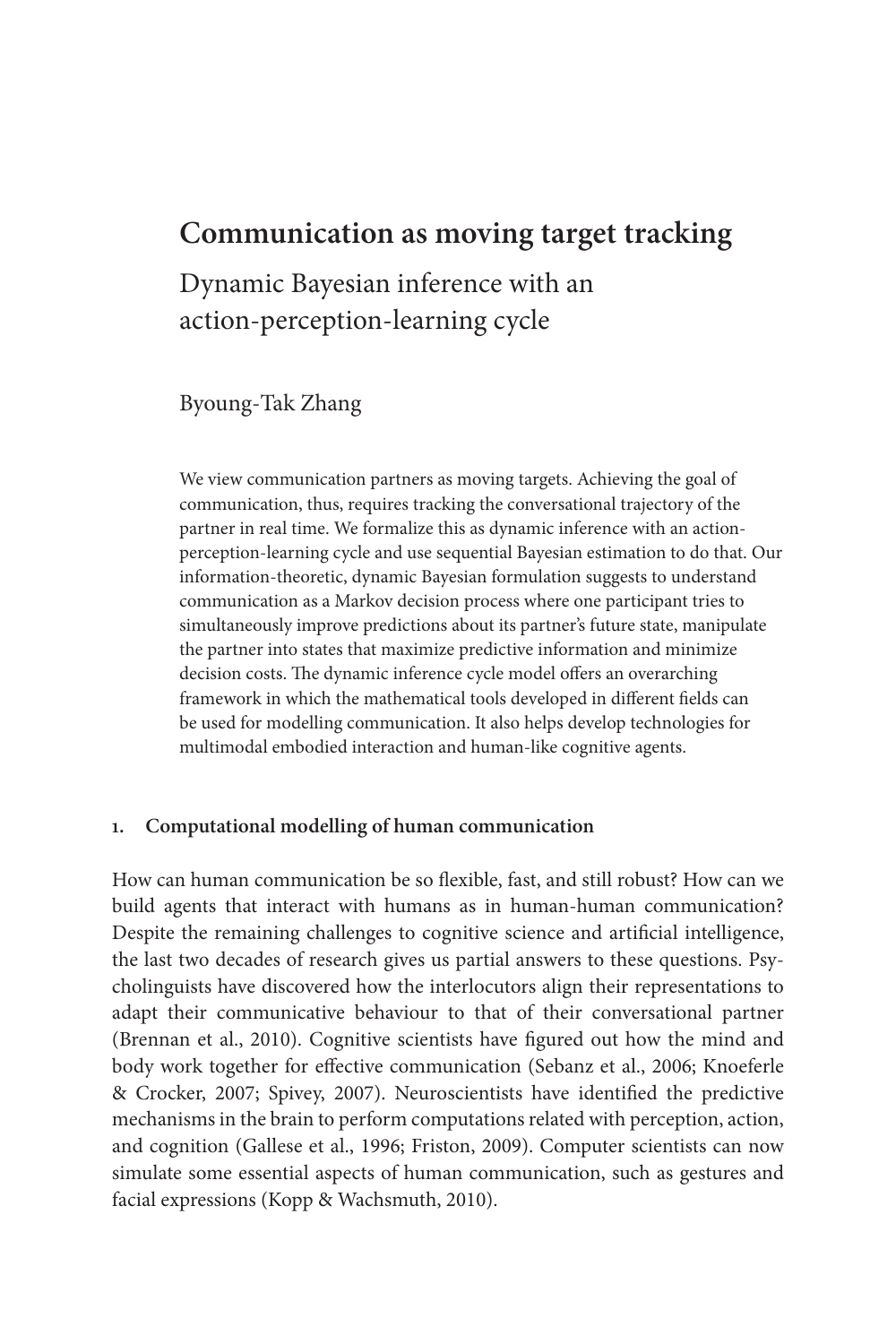One of the main challenges in computational modelling of human communication is that the communicative process is highly dynamic. This makes the traditional rule-based modelling approach ineffective (Langley et al., 2009). Design of rules for the dynamic process is practically impossible. Recently, a variety of corpora on real-life conversations has been collected and a new design methodology has emerged. These so-called data-driven methods rely on machine learning techniques. Supervised machine learning has been especially successful in many problem domains in which labeled data are available. However, natural human communication requires a long-term sequence of multidimensional temporal data for which detailed manual labeling is infeasible.

We aim to resolve this situation by presenting a predictive model of human communication that is flexible and learnable from unlabeled conversation data. We formulate the communication as a problem of moving target tracking, where the target is the communication partner. This allows us to apply existing mathematical tools such as control theory, information theory, statistical physics, and computational learning theory. We develop a dynamic Bayesian inference framework that learns the target trajectory sequentially and online as communication unfolds in real time. The key assumption is that the agent is equipped with sensors and motors to monitor the partner (environment) and itself to get learning feedback in the perception action cycle (Fuster, 2001). For humans this assumption is naturally met. For artificial agents communicating with a human with speech and gesture, the requirement can be met by being equipped with cameras, eye trackers, and sound sensors. Embodied with many sensors, the agent can have a significantly enhanced autonomy of communication. Therefore, we also discuss communication situations where the agent receives rewards explicitly (from the partner) and implicitly (by internally-generated feedback).

The chapter is organized as follows. In Section 2 we describe the moving target analogy of communication. Section 3 formulates the dynamic inference cycle model of human communication. Section 4 discusses how the model can be learned automatically based on explicit and implicit feedback from the communication partner. Section 5 discusses how such a model can be applied further to human-like conversational agents, multimodal embodied interaction of robots, and towards human-level AI.

## **2. Communication as tracking moving targets**

#### **2.1** Entrainment and alignment

Mounting evidence suggests that communication is an interactive adaptation process, such as entrainment and alignment. In conversation, people tend to adapt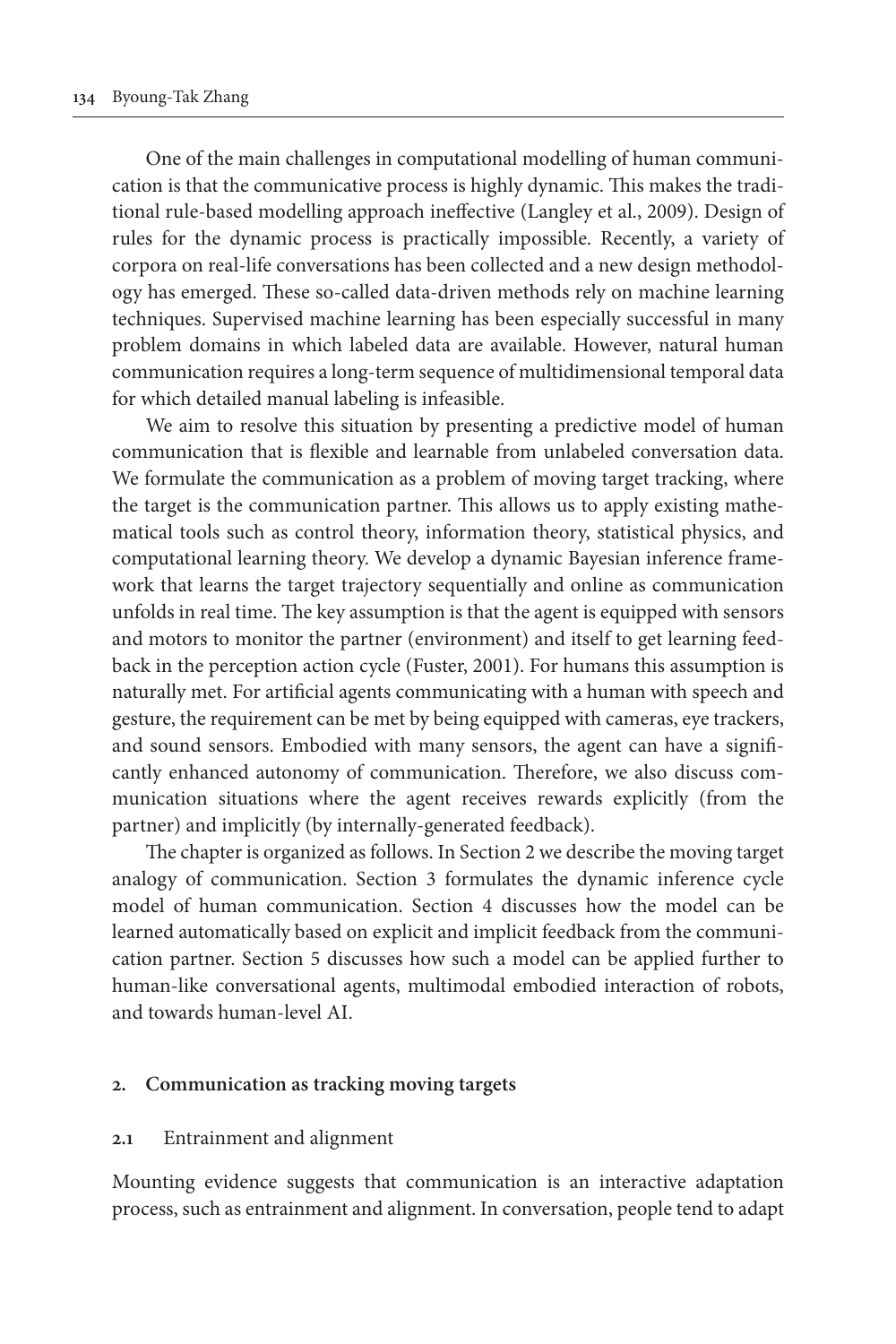their communicative behaviour to that of their conversational partner. Entrainment is a tendency of interlocutors to become similar, synchronous, and convergent (Brennan et al., 2010). Entrainment occurs in gesture, posture, and facial expressions as well as lexical, phonological, and syntactic aspects (Inden et al., 2012). Entrained interactions are perceived more attractive and intimate. Entrainment also makes the interactions more successful. Communication also involves with alignment, i.e. a process of determining correspondences between concepts or linguistic units.

A fundamental issue in communication is to understand the intention of the conversation partner (De Ruiter & Cummins, in press). Intention recognition involves managing the common ground, which is computationally very complex. Priming has been suggested as a method humans use to reduce the computational overhead bottleneck (Pickering & Garrod, 2004). Interlocutors can prime and share their representations between them. This is a fast, automatic process requiring low cognitive overhead. People also use situational contexts and conventions to recognize the intention of the partner. In discourse, statements are typically followed by agreement or disagreement. Invitations are followed by acceptance or declining. Social conventions can speed up processing significantly.

De Ruiter & Cummins (in press) propose a Bayesian model of intention recognition. They use a probabilistic modular approach where inputs and outputs are discrete probability distributions that are suitable for processing by other modules. It uses context, conventions, and likelihood to enhance efficiency of communication. Intention recognition is a mapping problem, i.e. maps linguistic and other signals into intension at time *t*. Thus, its emphasis is not on language production.

Pickering and Garrod (in press) present an integrated model of language production and comprehension. They present an alignment mechanism between speakers and listeners which is based on interweaving between processes of language production and comprehension within each interlocutor. Specifically it is argued that actors construct forward models of their actions before they execute those actions, and that perceivers of others' actions covertly imitate those actions, then construct forward models of those actions. It remains how the presented model can be realized in computational systems.

Modelling the alignment and entrainment processes in embodied communication (Allwood, 2008) offers several challenges. It requires multi-disciplinary approaches from psychology, linguistics, phonetics, and computer science that deal with facial expressions, spoken dialogue, eye tracking, gesture analysis, and other sensorimotor signals. From computer science point of view, this requires real-time interactive modelling of multidimensional spatiotemporal data over a long period of time. The dynamics and structure of the data is a real challenge even to the modern machine learning techniques. During the last decades, a variety of corpora have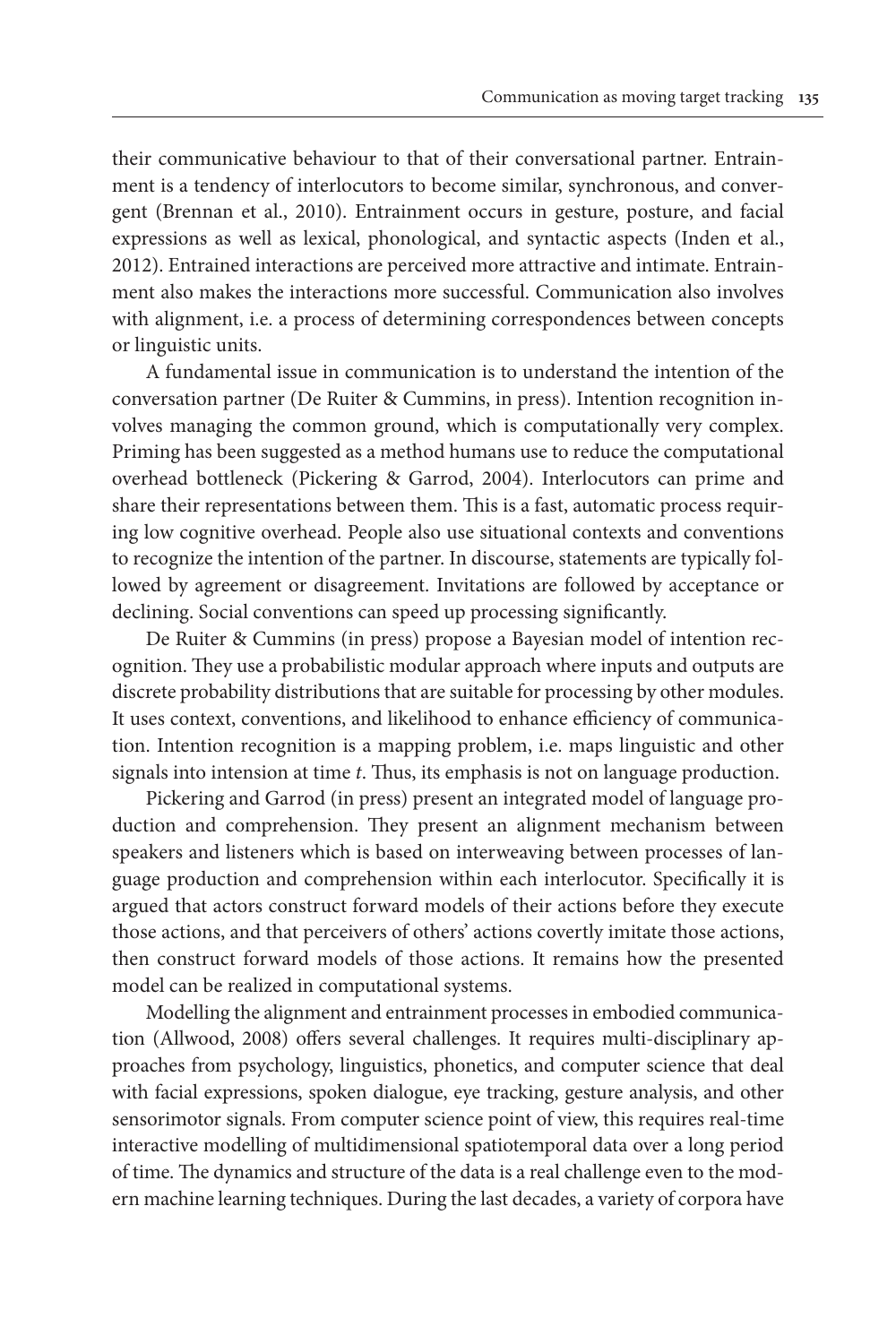been collected, but most of these are from controlled situations and thus have ecologically-limited reality. Also previous studies focused on supervised learning formulations, ignoring the temporal dynamics of the entrainment in communication.

# **2.2** Communication and target tracking

In this article we focus on the long-term sequential and dynamic nature of entrainment rather than the local short-term aspects of conversation. To take the global view of conversation, we consider communication as tracking a moving target. In this view, the communication partner is a moving object like a cruise missile or flying airplane. The agent is like radar that transmits (acts) radio signals to the unknown target and receives (perceives) the returning signals. The agent has to estimate the state of the unknown target located in the environment by observing a sequence of radio signals. Notice that in this analogy the agent is active and autonomously decides which radio signals to be sent to which positions. The transmitted radio signals are like the utterances the agent produces. The returning signals are the utterances of the communication partner. Notice also that the agent continually updates the state of the target, such as the position and velocity, in the airplane example. Likewise the agent should continually attempt to recognize the belief, desire, and intention (BDI) of the communication partner.

In a more general case, the moving target can be a dancing partner with which the agent has to collaborate according to some protocol or conventions. Achieving the goal of communication, thus, requires tracking the movement trajectory by a continuous update cycles of prediction and correction in real time. Of course, human communication is not exactly like a flying airplane or a dancing partner. However, the analogy is very useful since it allows us to start the challenging computational modelling with many mathematical techniques developed in control theory and dynamical systems theory. As we shall see in Section 4 below, the analogy facilitates the use of other mathematical tools in information theory, statistical mechanics, and machine learning.

In the next section we formalize the target tracking as dynamic inference in which the agent sequentially produces utterances (actions) to test the "evolving" communicative goals of the partner in situ and in context. The utterances are chosen from the prior distribution of the hypotheses (past) and acted on the partner. The partner's responses are perceived to estimate the likelihood of the hypotheses (present). Then, the hypotheses are revised and learned to produce the posterior distribution (future). The updated hypotheses then form the prior distribution for the next cycle of Bayesian predictive inference. Here we develop a general framework for communication that constantly learns over an extended period of time.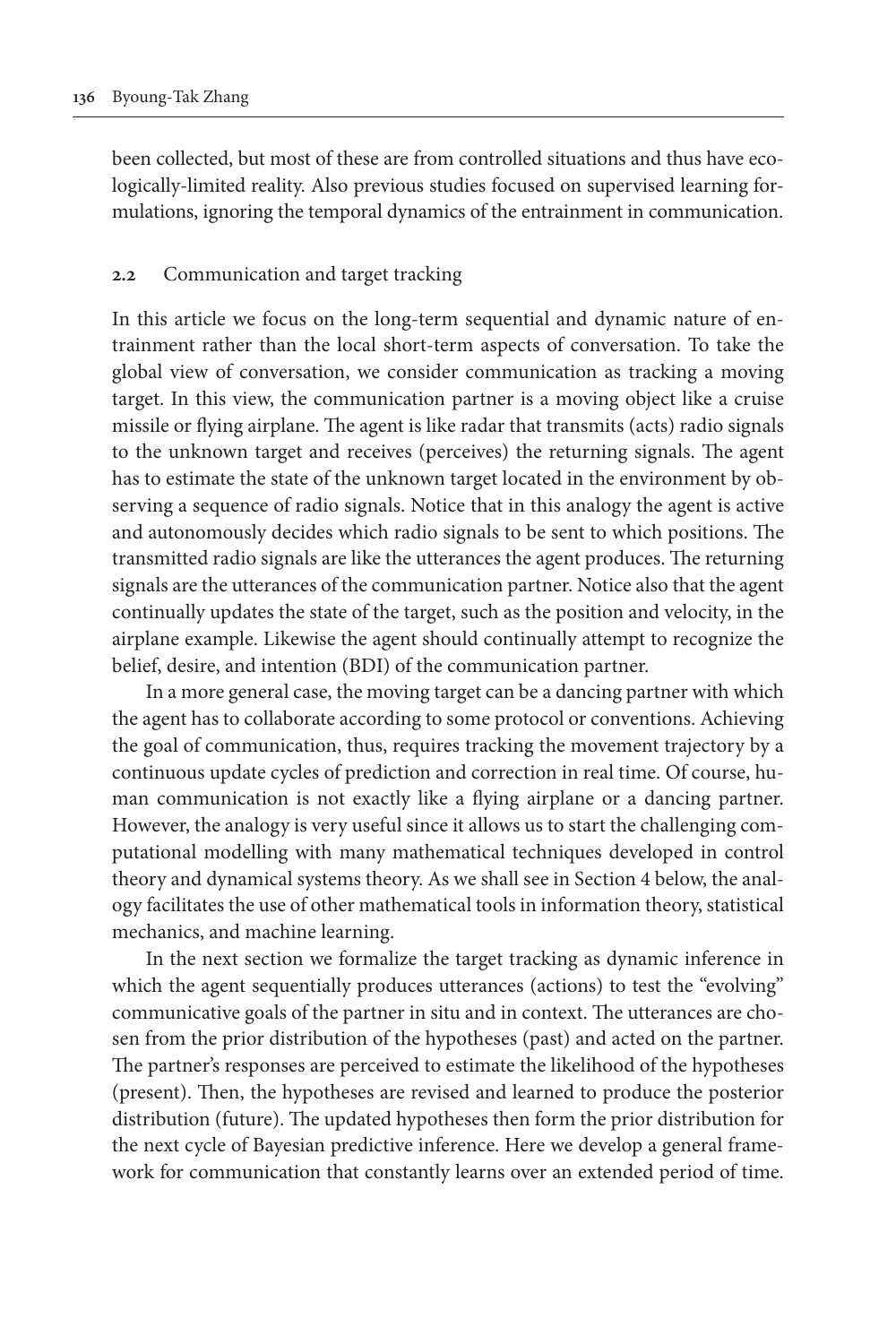We start by considering the information flow in the perception-action cycle of an agent interacting with the partner (environment).

## **3. The dynamic inference cycle in human communication**

# **3.1** The Action-perception-learning cycle

Consider an agent in interaction with an environment (conversation partner) (Figure 1). The agent has a memory to model the conversation history. We denote the memory state at time  $t$  by  $m_t$ . The agent observes the environment and measures the sensory state  $s^{}_{t}$  of the environment (perceives the partner's utterance) and chooses an action  $a_t$ . Note that the memory states are not observable while the world states are observable. The goal of the agent is to learn about the environment and predict the next world states  $s_{t+1}$  as accurately as possible. Note that the perception-action cycle of the agent models the continuous interaction with the partner in sequence.

In other problem settings, the agent can have a specific goal, such as completing a mission as in making reservations for a flight ticket through a phone call. In this case, the agent can receive rewards depending on its performance, e.g. success or failure of the mission and the length of conversation to complete the mission. From the actions  $a_t$  taken at state  $s_t$  and the rewards  $r_t$  received from the environment, the objective of the agent can be formulated to choose the actions that maximize the expected reward or value  $V(s_t)$  in the future. Markov decision problems (Sutton & Barto, 1998) are a representative example of this class of tasks. We shall discuss these variants of objective functions in Section 4.



**Figure 1.** Perception-action-learning cycle of the agent in communication with the partner (environment)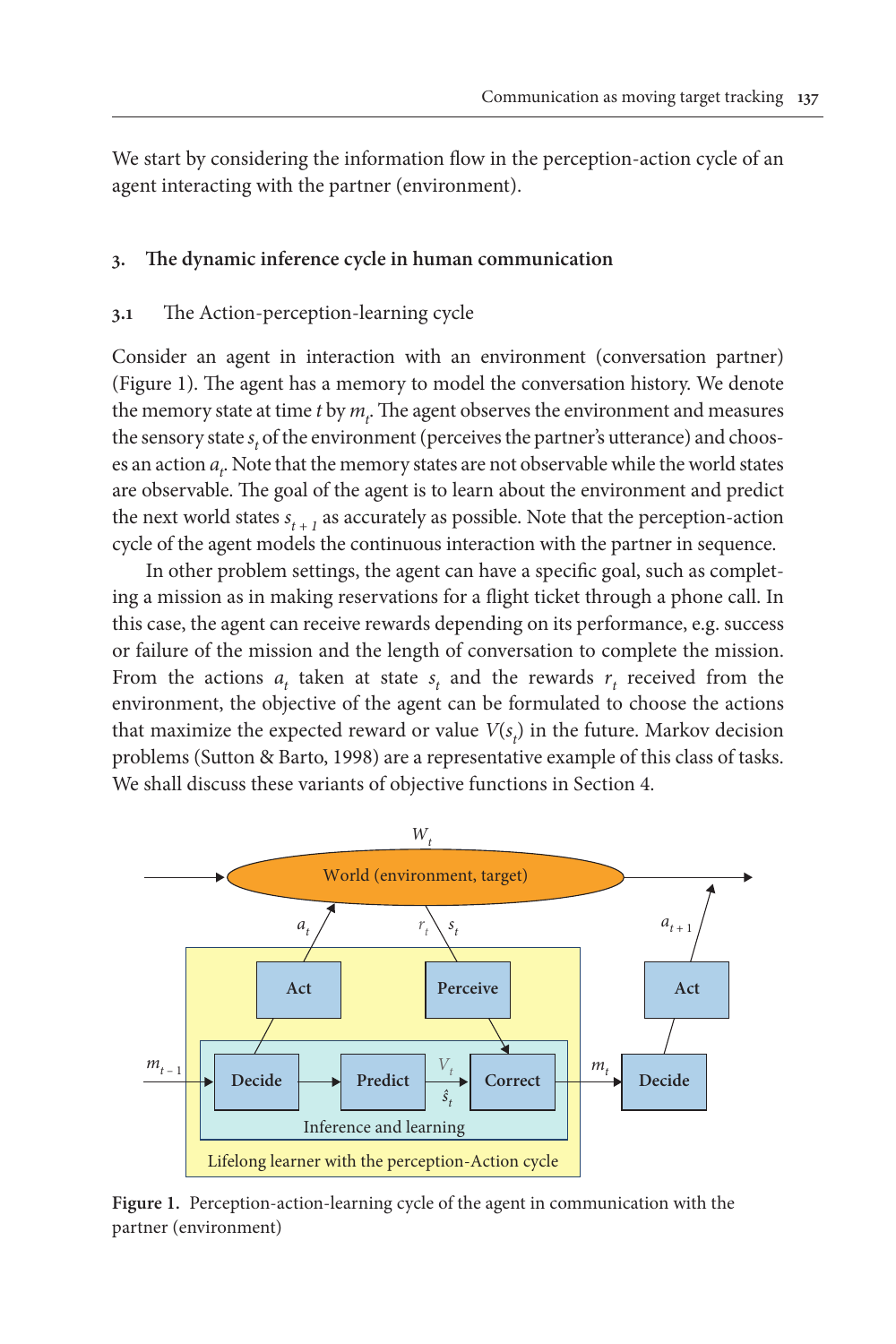#### **3.2** Dynamic Bayesian inference

In conversation, the agent starts with the initial knowledge (memory state) and continually updates it as it collects more data by observing and interacting with the partner. This inductive process of evidence-driven refinement of prior knowledge into posterior knowledge can be naturally formulated as a Bayesian inference (Zhang et al., 2012). Bayesian inference has been also used for dynamic modelling in different settings (Gilks & Burzuini, 2001; Zhang & Cho, 2001; Murphy, 2002).

The prior distribution of the knowledge (memory) state at time *t*, is given as  $P(m_t)$ , where the minus sign in  $m_t$  denotes the memory state before perceiving the utterance. The agent collects experience by acting on the partner (producing an utterance) by  $a_t$  and sensing its world state  $s_t$ . In terms of communication as moving-target tracking, the world state can be described formally as a vector of variables describing the conversational context of the communication partner. Depending on the problem settings, the elements of the state vector can be as simple as binary variables (true or false) or as complex as a combination of discrete (words) and continuous variables (gestures). We will treat each action as an individual utterance in conversation. But, the action can also be a word in an utterance. The movement of the target (conversation partner) is estimated as the change of the state vector. The action and perception provides the data for computing likelihood  $P(s_t, a_t | m_t)$  of the current model to get the posterior distribution of the memory state  $P(m_t | s_t, a_t)$ . Formally, the memory update process can be described as a sequential process of action, perception, and learning as shown in

$$
P(m_t | s_t, a_t, m_t) = \frac{P(m_t, s_t, a_t, m_t)}{P(s_t, a_t, m_t)} = \frac{1}{P(s_t, a_t, m_t)} P(m_t | s_t, a_t) P(s_t, a_t | m_t) P(m_t)
$$
  
\n
$$
\propto P(m_t | s_t, a_t) P(s_t, a_t | m_t) P(m_t)
$$
  
\n
$$
= P(m_t | s_t) P(s_t | a_t) P(a_t | m_t) P(m_t)
$$

**Figure 2.** Memory update as an action  $P(m_t | s_t)$  perception  $P(s_t | a_t)$  and learning  $P(a_t | m_t)$  process. The prior distribution  $P(m_t)$  of the memory state at time *t* is updated to posterior distribution  $P(m_t | s_t, a_t, m_t)$  based on the action  $a_t$  and perception  $s_t$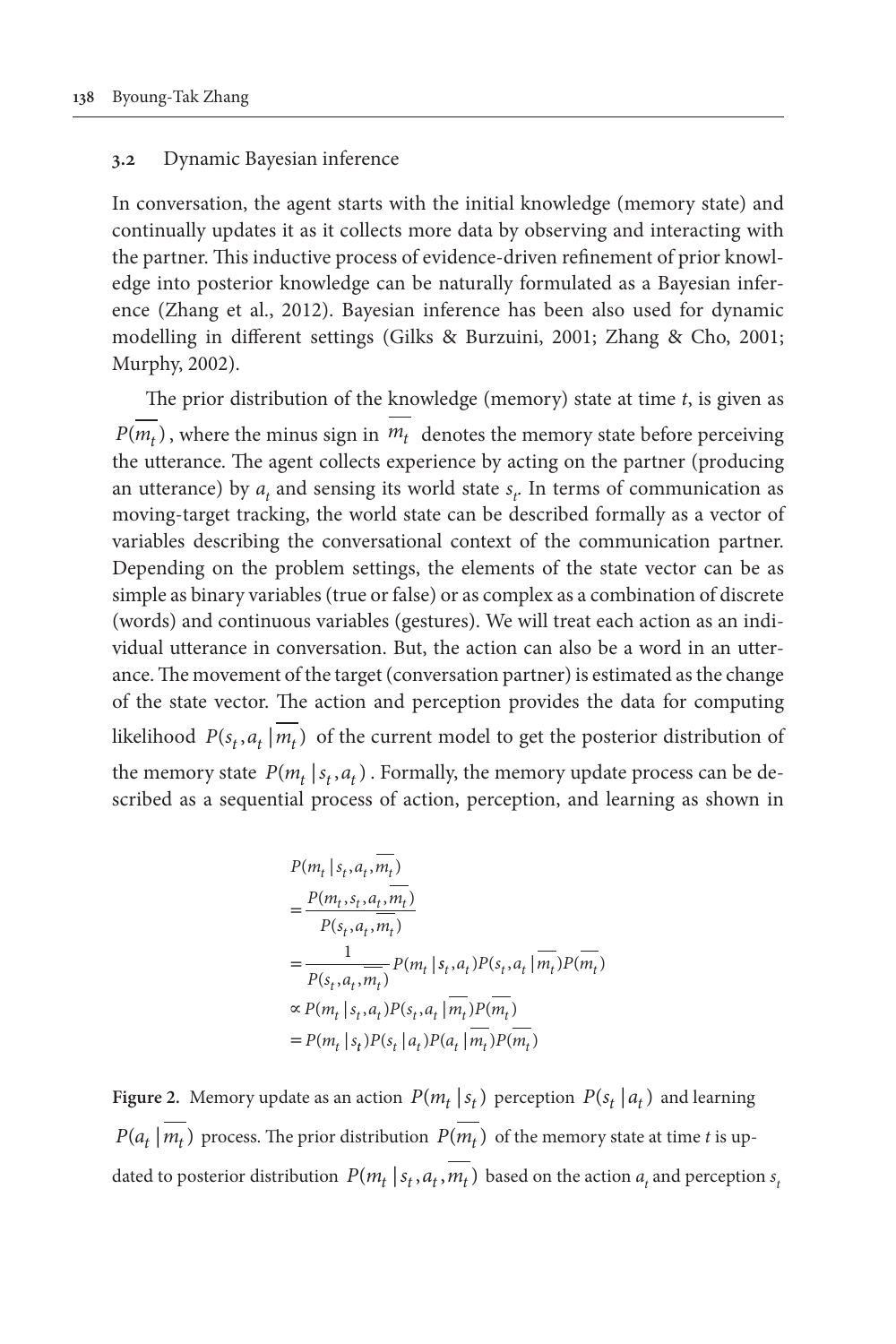Figure 2. Here we used the assumption that the world state  $s_t$  already contains the information on the action  $a_t$  and thus the memory state  $m_t$  is conditionally independent of the action  $a_t$  given the world state  $s_t$ .

From the statistical computing point of view, a sequential estimation of the memory states would be more efficient (Barber et al., 2011). To this end, we formulate the learning problem as a filtering problem, i.e. estimating the distribution  $P(m_t | s_{1-t}$  of memory states  $m_t$  from the observations  $s_{1:t} = s_1, s_2, \dots s_t$  up to time *t*. That is, given the filtering distribution  $P(m_{t-1} | s_{t+1})$  at time *t*-1, the goal is to recursively estimate the filtering distribution  $P(m_t | s_{1:t})$  of time step *t*. Figure 3 shows the derivation.

In the derivation  $P(s_t | m_t, s_{1:t-1}) P(m_t | s_{1:t-1}) = P(s_t | m_t) P(m_t | s_{1:t-1})$ , we used the assumption that the memory contains all the information about the previous states and thus  $P(s_t | m_t, s_{1:t-1}) = P(s_t | m_t)$ . The sequential inference allows this.

If we let  $\alpha$ ( $m_t$ ) =  $P(m_t | s_{1:t})$  we have now a recursive memory update equation:

$$
\alpha(m_t) = P(s_t \mid m_t) \sum_{m_{t-1}} P(m_t \mid m_{t-1}) \alpha(m_{t-1})
$$

which gives the recursive learning process in Figure 4 as a function of actions taken.

$$
P(m_t | s_{1:t}) = \frac{P(m_t, s_{1:t})}{P(s_{1:t})} = \frac{P(m_t, s_t, s_{1:t-1})}{P(s_t, s_{1:t-1})} = \frac{P(s_t, m_t, s_{1:t-1})P(m_t, s_{1:t-1})}{P(s_t, s_{1:t-1})}
$$
  
\n
$$
= \frac{P(s_t | m_t, s_{1:t-1})P(m_t | s_{1:t-1})P(s_{1:t-1})}{P(s_t | s_{1:t-1})}
$$
  
\n
$$
= \frac{P(s_t | m_t, s_{1:t-1})P(m_t | s_{1:t-1})P(s_{1:t-1})}{P(s_t | s_{1:t-1})P(s_{1:t-1})}
$$
  
\n
$$
\propto P(s_t | m_t, s_{1:t-1})P(m_t | s_{1:t-1})
$$
  
\n
$$
P(m_t | s_{1:t}) \propto P(s_t | m_t, s_{1:t-1})P(m_t | s_{1:t-1})
$$
  
\n
$$
= P(s_t | m_t)P(m_t | s_{1:t-1})
$$
  
\n
$$
= P(s_t | m_t) \sum_{m_{t-1}} P(m_t, m_{t-1} | s_{1:t-1})
$$
  
\n
$$
= P(s_t | m_t) \sum_{m_{t-1}} P(m_t | m_{t-1})P(m_{t-1} | s_{1:t-1})
$$

**Figure 3.** Estimating the new memory state (filtering distribution)  $P(m_t | s_{1:t})$  at time *t* from the old one  $P(m_{t-1} | s_{1:t-1})$  at time *t*-1.  $m_t$  is the memory state at time *t* and  $s_{1:t}$  is the sequence of perceptions up to *t*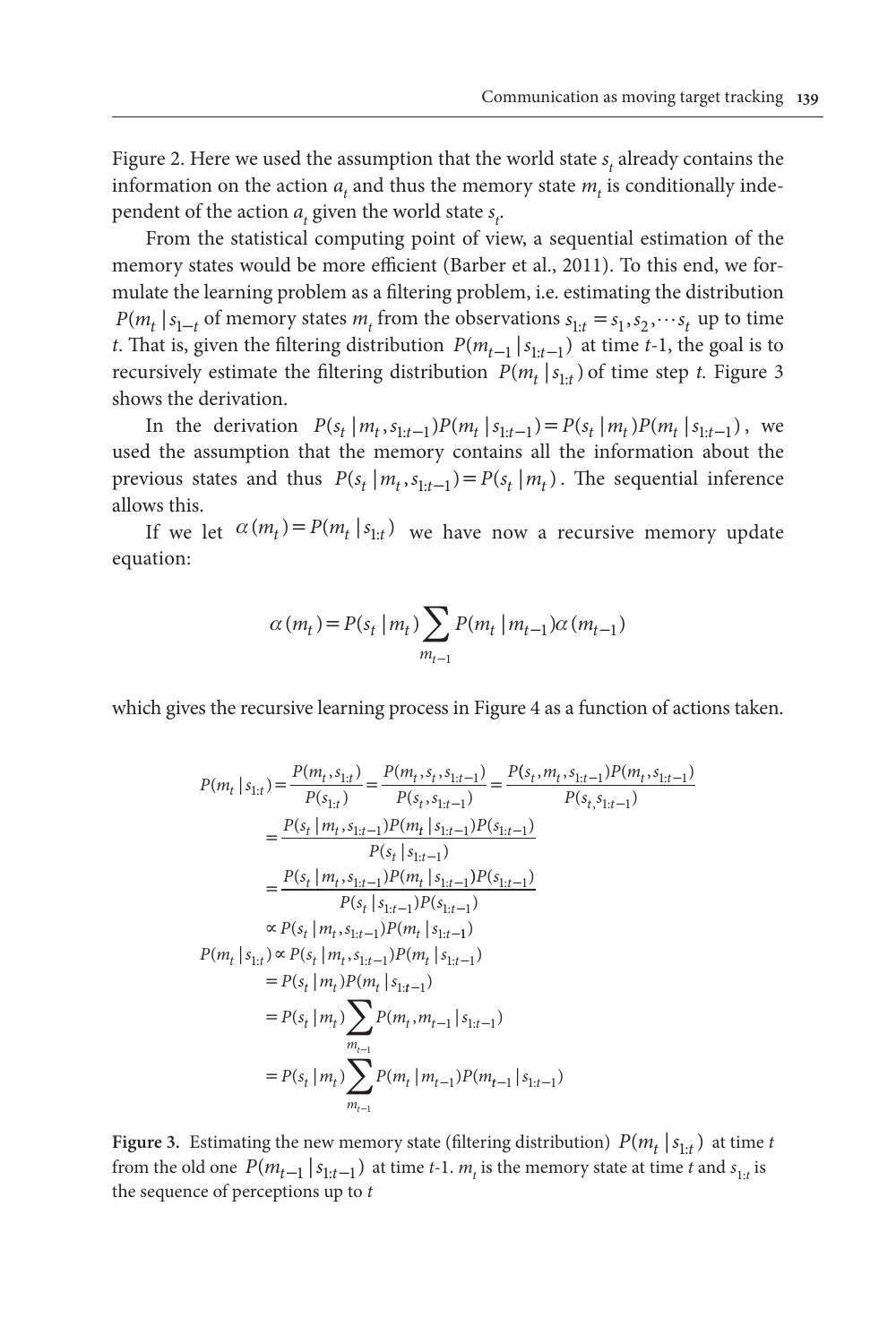$$
\alpha(m_t)
$$
  
=  $P(s_t | m_t) \sum_{m_{t-1}} P(m_t | m_{t-1}) \alpha(m_{t-1})$   
=  $\sum_{a_t} P(s_t, a_t | m_t) \sum_{m_{t-1}} P(m_t | m_{t-1}) \alpha(m_{t-1})$   
=  $\sum_{a_t} P(s_t | a_t) P(a_t | m_t) \sum_{m_{t-1}} P(m_t | m_{t-1}) \alpha(m_{t-1})$ 

**Figure 4.** Recursive formulation of memory-state update from  $\alpha$  ( $m_{t-1}$ ) to  $\alpha$  ( $m_t$ )

We note that the factors  $P(s_t | a_t)$ ,  $P(a_t | m_t)$ , and  $P(m_t | m_{t-1})$  correspond respectively to the perception, action, and the prediction steps in Figure 1. These distributions determine how the agent interacts with the partner to model it and attain novel information.

In the formal description so far, we did not concern much on how we really describe the states and actions. In human conversations, gestures and properties of speech signals play an important role. To take into account the continuous variables as well as the typical discrete state variables, we may need more complex models to implement the dynamic inference framework. The dynamic inference model with the action-perception-learning cycle provides a useful framework in which we can use and compare seemingly different mathematical tools, such as dynamical systems theory, decision theory, information theory, statistical physics, and computational learning, for modelling human communication. The dynamic inference cycle is related with dynamical systems theory in control engineering though dynamical systems are deterministic rather than stochastic. The Bayesian formulation is related with decision theory and information theory which are also related to statistical physics. The common ground for these is the concept of information entropy which measures the degree of uncertainty. Recent machine learning research is built on these theoretical concepts and tools.

## **4. Markov decision processes and policy learning**

# **4.1** Communication with rewards

In some settings of communication, the agent receives feedback information from the partner (environment). In this case, the agent's decision process can be modelled as a Markov decision process (MDP). MDPs are a popular approach for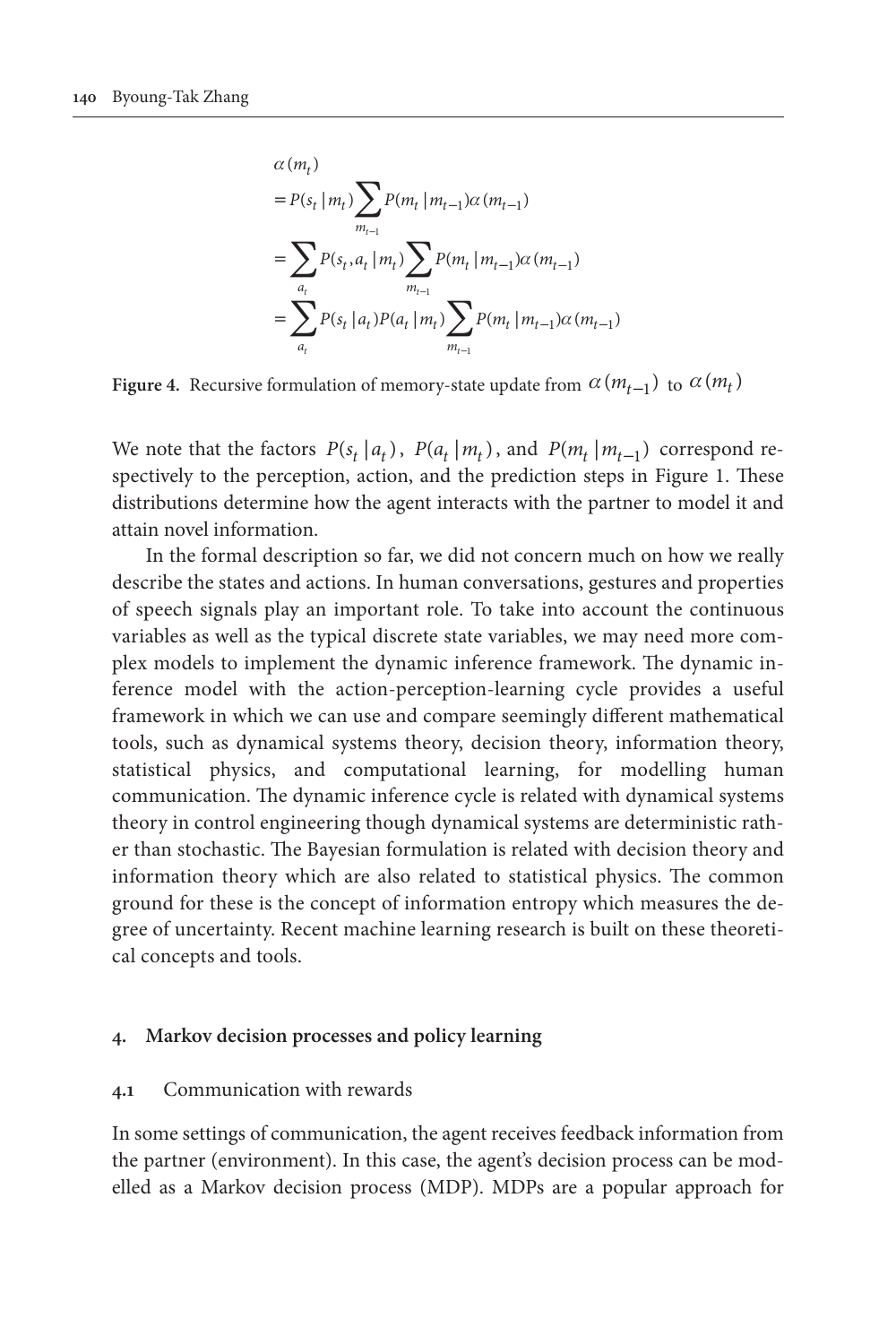modelling sequences of decisions taken by an agent in the face of delayed accumulation of rewards. The structure of the rewards defines the tasks the agent is supposed to achieve.

A standard approach to solving the MDP is reinforcement learning (Sutton & Barto, 1998), which is an approximate dynamic programming method. The learner observes the states  $s_t$  of the environment, take actions  $a_t$  on the environment, and gets rewards  $r_{\rm t}$  from it. This occurs sequentially, i.e. the learner observes the next states only after it takes actions. An example of this kind of learner is a mobile robot that sequentially measures current location, takes motions, and reduces the distance to the destination. Another example is a stock-investment agent that observes the state of the stock market, makes sell/buy decisions, and gets payoffs. It is not difficult to imagine extending this idea to develop a conversation agent that incorporates external guidance and feedback from humans or other agents to complete a mission successfully.

The goal of reinforcement learning is to maximize the expected value for the cumulated reward. The reward function is defined as  $R(s_{t+1} | s_t, a_t)$  or  $r_{t+1} = r(s_t, a_t)$ . This value is obtained by averaging over the transition probabilities  $T(s_{t+1} | s_t, a_t)$ and the policy  $\pi$  ( $a_t | s_t$ ) or  $a_t = \pi$  ( $s_t$ ). We note the notational change of symbols from the previous section, i.e. the *T* and  $\pi$  in  $T(s_{t+1} | s_t, a_t)$  and  $\pi(a_t | s_t)$  can be replaced by the probability symbol *P* in both cases. We also note that in this section we do not make use of the memory state  $m_t$  in the previous section since we assume that all the states are observable. The reward function and the transition probabilities can be estimated for a corpus of conversations. The policy determines the utterances to be produced given the perceptual state and the situations. Given a starting state *s* and a policy  $\pi$ , the value  $V^{\pi}(s_t)$  of the state  $s_t$  following policy  $\pi$ can be expressed via the recursive Bellman equation (Sutton & Barto, 1998),

$$
V^{\pi}(s_t) = \sum_{a_t \in A} \pi(a_t | s_t) \sum_{s_{t+1} \in S} T(s_{t+1} | s_t, a_t) \left[ R(s_{t+1} | s_t, a_t) + V^{\pi}(s_{t+1}) \right]
$$

Alternatively, the value function can be defined on state-action pairs:

$$
Q^{\pi}(s_t, a_t) = \sum_{s_{t+1} \in S} T(s_{t+1} | s_t, a_t) \bigg[ R(s_{t+1} | s_t, a_t) + V^{\pi}(s_{t+1}) \bigg]
$$

which is the utility function attained if, in state  $s_t$ , the agent carries out action  $a_t$ , and after that begins to follow  $\pi$ . It should be mentioned that not all conversations can be formulated as a reinforcement learning problem. Reinforcement learning is natural in the domains where there is a specific goal to achieve and thus rewards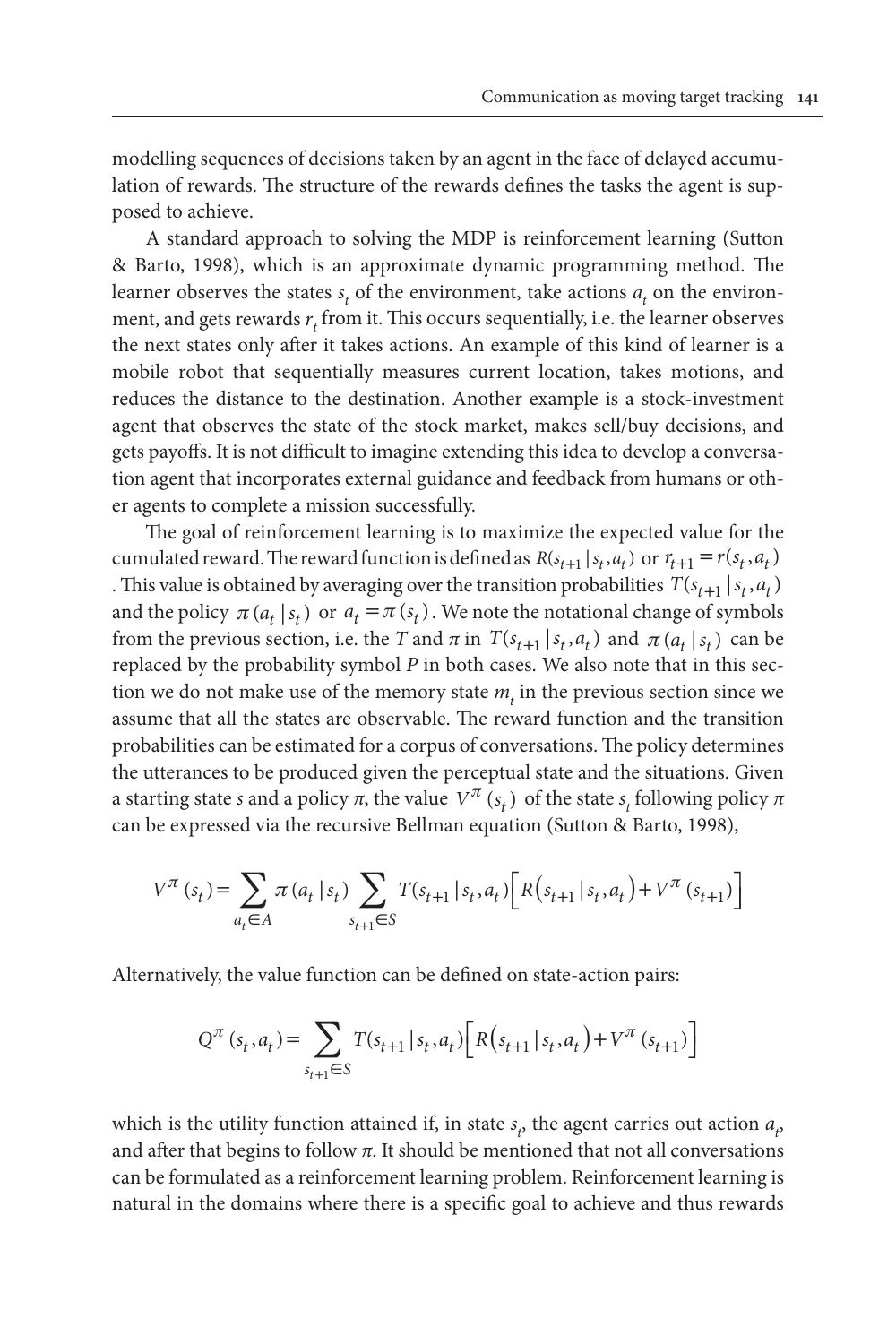can be defined clearly. For example, dialogues for seeking specific information such as a tour guide system are mission-oriented and thus rewards can be described relatively easily. It is also not obvious how well the reinforcement learning framework works when the partner follows its own communication strategy. In real-life communications, rewards might be connected to goals and effects that go beyond a single episode of communication. In this case the model should be extended to treat the whole set of interactions between two particular individuals during their lifetime as one big communication.

# **4.2** Parsimony and novelty

Policies determine the actions (utterances) based on the world states (partner's utterances and contexts). Reinforcement learning pursues an optimal policy. If there are multiple optimal policies, then asking for the information-theoretically (Bialek et al., 2001) cheapest one among these optimal policies becomes more interesting. For example, in conversations, we may consider whether or not using gestures in addition to speech. Using gestures may cost more energy. We may trade efficiency for cost. Tishby & Polani (2010) and Polani (2011) propose to introduce information cost term in policy learning. Here it is not required that the solution be perfectly optimal. Thus, if we wish the expected reward E[*V*(*S*)] to be sufficiently large, the information cost for such as suboptimal (but informationally parsimonious) policy will be generally lower.

For a given utility level, we can use the Lagrangian formalism to formulate the unconstrained minimization problem

$$
\min_{\pi} \left\{ I^{\pi} \left( S_t; A_t \right) - \beta \, E \bigg[ Q^{\pi} \left( S_t, A_t \right) \bigg] \right\}
$$

where  $I^{\pi}(S_t; A_t)$  measures the decision cost incurred by the agent:

$$
I^{\pi}(S_t; A_t) = \sum_{s_t} P(s_t) \sum_{a_t} \pi\left(a_t \mid s_t\right) \log \frac{\pi(a_t \mid s_t)}{P(a_t)}
$$

where  $P(a_t) = \sum_{t} \pi (a_t | s_{t+1}) P(s_t)$ *st*  $(a_t) = \sum \pi (a_t | s_{t+1}) P(s_{t+1})$  $^{+}$  $\sum \pi (a_t | s_{t+1}) P(s_{t+1})$ 1 The term  $I^{\pi}(S_t; A_t)$  denotes the informa-

tion that the action  $A_t$  carries about the state  $S_t$  under policy  $\pi$ .

The objective function consisting of the value function and the information cost can balance the expected return with minimum cost. However, this lacks any notion of interestingness (Zhang & Veenker, 1991) or curiosity (Schmidhuber, 1991).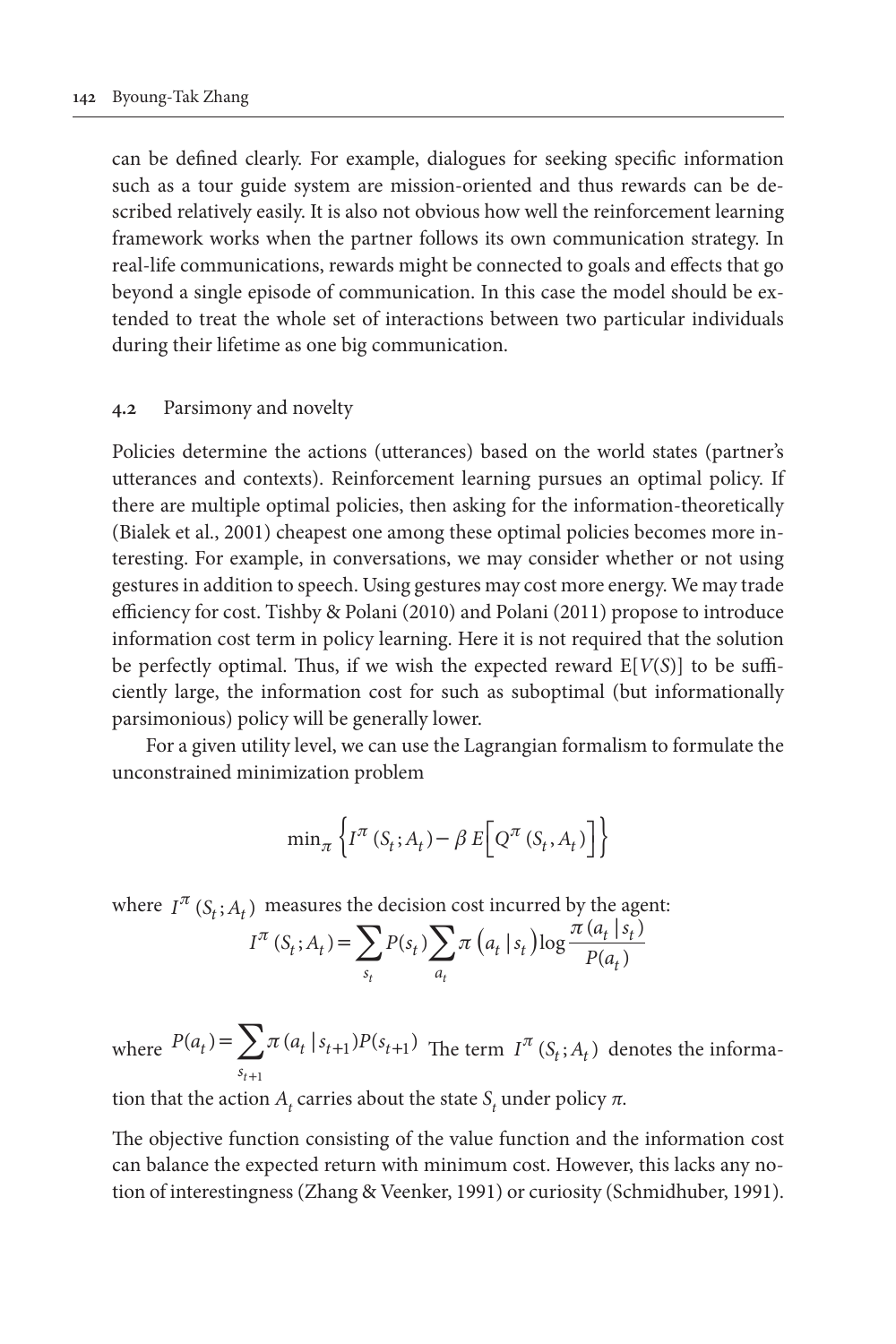Interestingness and curiosity can be especially useful if the conversation is exploratory or searching for novel information. The objective function can be extended by the predictive power (Zahedi et al., 2010; Still & Precup, 2012) that measures to what extent an agent can influence the environment by its actions over time. Using Lagrange multipliers, we can formulate the communication as an optimization problem:

$$
\underset{q}{\arg \max} \left\{ I_q^{\pi} \left( \left\{ S_t, A_t \right\} ; S_{t+1} \right) - \alpha V_t^{\pi} \left( q \right) - \lambda I \left( S_t; A_t \right) \right\}
$$

where  $q(a_t | s_t)$  is the action policy to be approximated. The ability to predict improves the performance of an agent across a large variety of communication environments.

The above objective function embodying the curiosity terms as well as the value and information cost terms can thus be an ideal guideline for an information-seeking agent. The predictive power term  $I_a^{\pi}(\{S_t, A_t\}; S_{t+1})$  allows for the agent to actively explore the partner to extract interesting information. The information cost term  $I(S_t; A_t)$  enables the agent to minimize the interaction with the partner. This all happens with the goal of maximizing the value or utility  $V_t^{\pi}(q)$ of the information the agent is acquiring.

## **5. Discussion**

We have formulated communication as a sequential cyclic process of action, perception, and learning over an extended period of time in interaction with a dynamic, moving target (partner). The hallmark of this moving-target framework is that the data are observed sequentially as communication unfolds. This requires instant, online model building and incremental transfer of knowledge acquired from previous learning to future learning, which can be computed by sequential Bayesian inference.

So far we have focused on the agent-human communication. Typical example might be human-like cognitive agents, such as the conversational virtual agent Max who guides museum visitors (Kopp et al., 2005). The dynamic inference model can also be applied to multimodal embodied interaction in a robot. As we have emphasized in several places, the action-perception-learning cycle relies very much on sensorimotor information. Equipped with a variety of sensorimotor devices such as cameras and eye trackers, humanoid robots are an ideal platform to study multimodal communication with humans. Our formulation of states,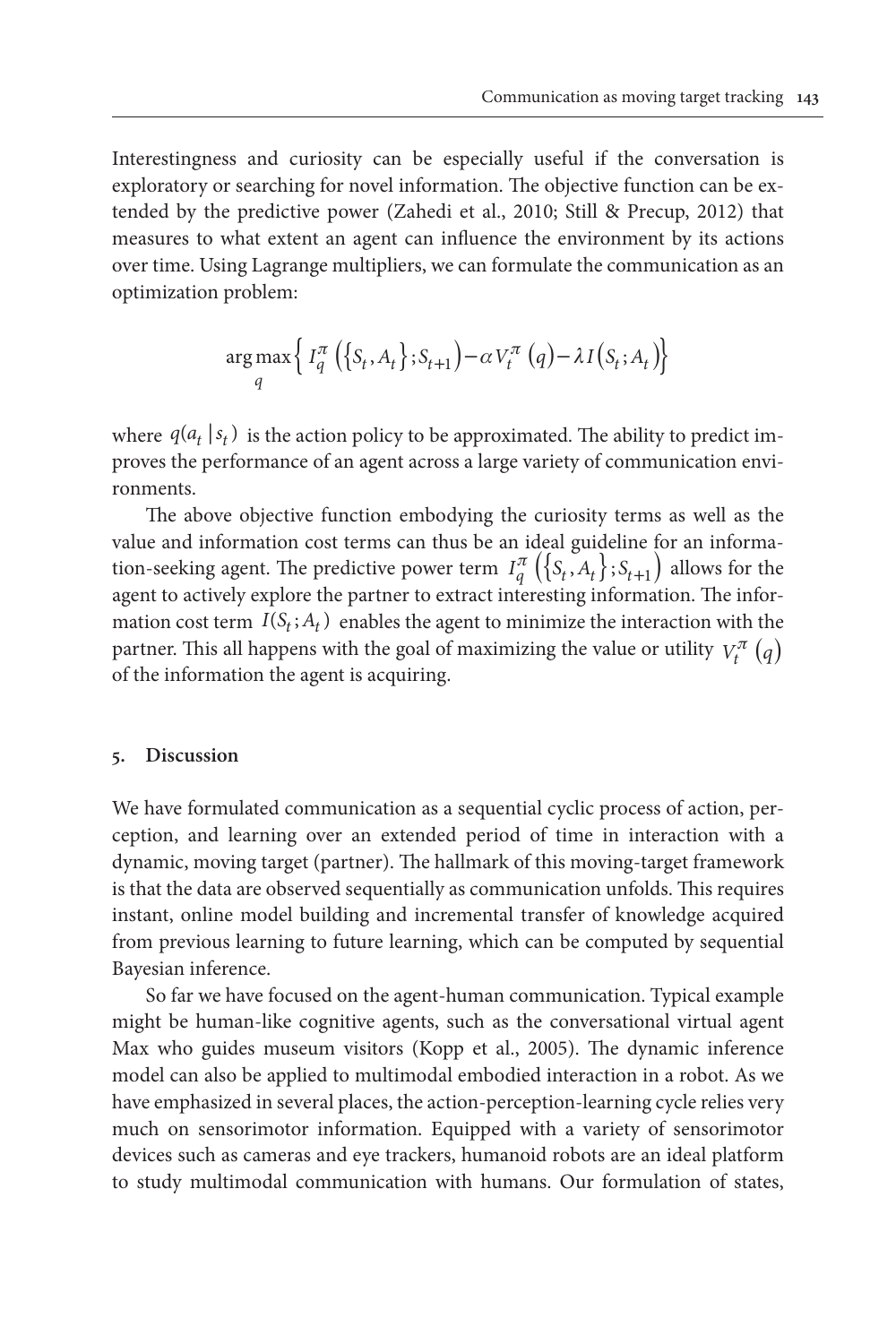actions, and rewards can be generalized to incorporate multimodal, multidimensional variables. We may also need some specialized modules for processing the different modalities of sensory data.

The "tracking a moving target" analogy gives the impression that the communication process is a unidirectional process. Can it also deal with the more complex case where both interlocutors are taking turns using signals that are intended to determine each other's BDIs? In general, while the agent is sending signals to the communication partner to evaluate that person's BDIs, the communication partner is not passively giving responses to the agent's queries (unless it is an interrogation). The communication partner is also agent-like, sending his/her own signals to the agent and evaluating the agents BDIs based on the responses. When this bidirectionality is added to the analogy, the purposes of the signals being sent can change and evolve in a more complicated way due to the nonlinear feedback process. Though the dynamic Bayesian inference can theoretically take into account this change by incremental adaptation, it remains to study its stability empirically.

The sequential Bayesian inference framework for communication can be used for many applications. For example, since a sequence of utterances in a conversation can be viewed as an episode of sequential tasks in a life-long learning setting, the framework can model the lifelong learning systems. Humans learn to solve increasingly complex tasks by continually building upon and refining knowledge over a lifetime of experience. This process of continual learning and transfer allows us to rapidly learn new tasks, often with very little training. Over time, it enables us to develop a wide variety of complex abilities across many domains. Despite recent advances in transfer learning and representation discovery, lifelong machine learning remains a largely unsolved problem (Eaton & desJardins, 2011; Zhang, 2013). Lifelong machine learning has the huge potential to enable versatile systems that are capable of learning a large variety of tasks and rapidly acquiring new abilities.

The sequences of utterances and gestures in embodied communications can be so flexible and diverse that they offer a challenge for humans. Thus, the dynamic inference model of communication can build a basis for studying human-level intelligence systems. Humans can learn from implicit feedback, not just explicit feedback such as reward. Humans also learn by self-experiment and exploration. For example, interactive learning and empowerment, the learner actively explores the environment to achieve maximal predictive power at minimal complexity about the environment. In this paradigm, the agent takes actions on the environment by action policy, but does not receive rewards from the environment for its actions on the environment. The goal is mainly to know more about the world. Our dynamic inference model of communication embodies these aspects of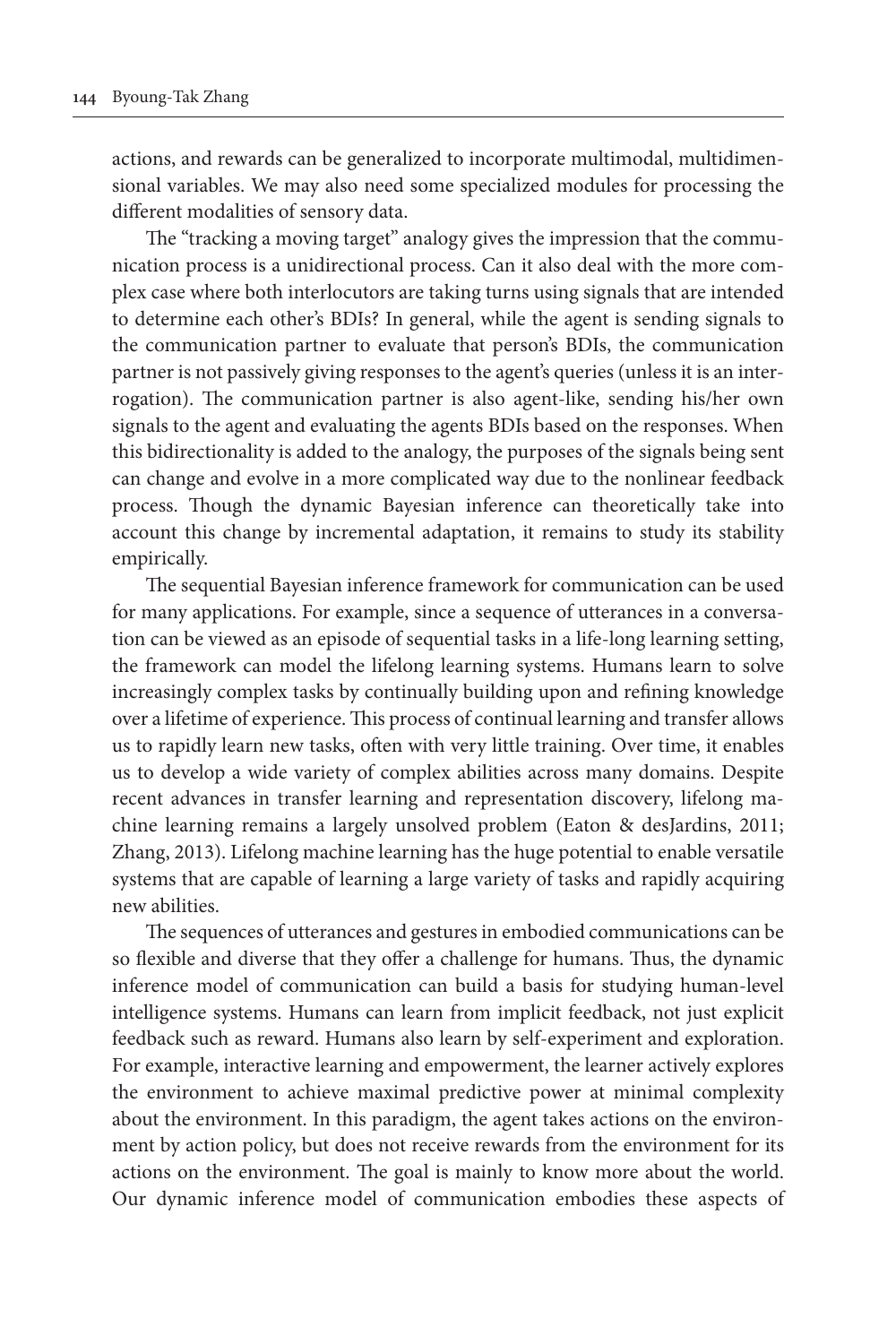parsimony and novelty as well as efficiency factors as described in Section 4. We believe these are fundamental aspects of human learning and we need to endow the agents with these capabilities to achieve human level artificial intelligence.

In this article, we have focused on the sequential, predictive learning aspects of entrainment in communication. We did not discuss much about supervised learning or source-destination mapping problems, such categorization and intention recognition. However, the sequential framework can be adapted to incorporate the supervised learning problems as part of the perception, action, and learning modules. We also did not discuss the detailed mechanisms of learning processes for the perception and action components. Future work shall address questions like how to discover and revise the knowledge structures to represent the internal model of the environment or partner (Zhang, 2008).

Overall, we believe that the dynamic inference model of communication as moving-target tracking provides a basis for building computational models of entrainment and alignment in human-human and human-agent communications. Specifically, the action-perception-learning cycle can be used as a machine cycle for automatic discovery, revision, and transfer of knowledge of the communicative agents over an extended period of conversational experience. Our emphasis on Bayesian predictive learning with minimal mechanistic assumptions on model structures can be especially fruitful for multimodal embodied communication in humans and machines.

# **Acknowledgements**

This work was supported in part by the National Research Foundation (NRF-2010-0017734) and the AFOSR/AOARD R&D Grant 124087.

# **References**

- Allwood, J. (2008). Dimensions of embodied communication Towards a typology of embodied communication. In I. Wachsmuth, M. Lenzen, & G. Knoblich (Eds.), *Embodied communication in humans and machines.* Oxford: Oxford University Press.
- Barber, D., Cemgeil, A. T., & Chiappa, S. (Eds.) (2011). Bayesian time *series models*. Cambridge: Cambridge University Press.
- Bialek, W., Nemenman, I., & Tishby, N. (2001). Predictability, complexity, and learning, *Neural Computation*, *13*, 2409–2463.
- Brennan, S. E., Galati, A., & Kuhlen, A. (2010). Two minds, one dialog: Coordinating speaking and understanding. In B. Ross (Ed.), Psychology of learning and motivation, *53*, Academic Press/Elsevier.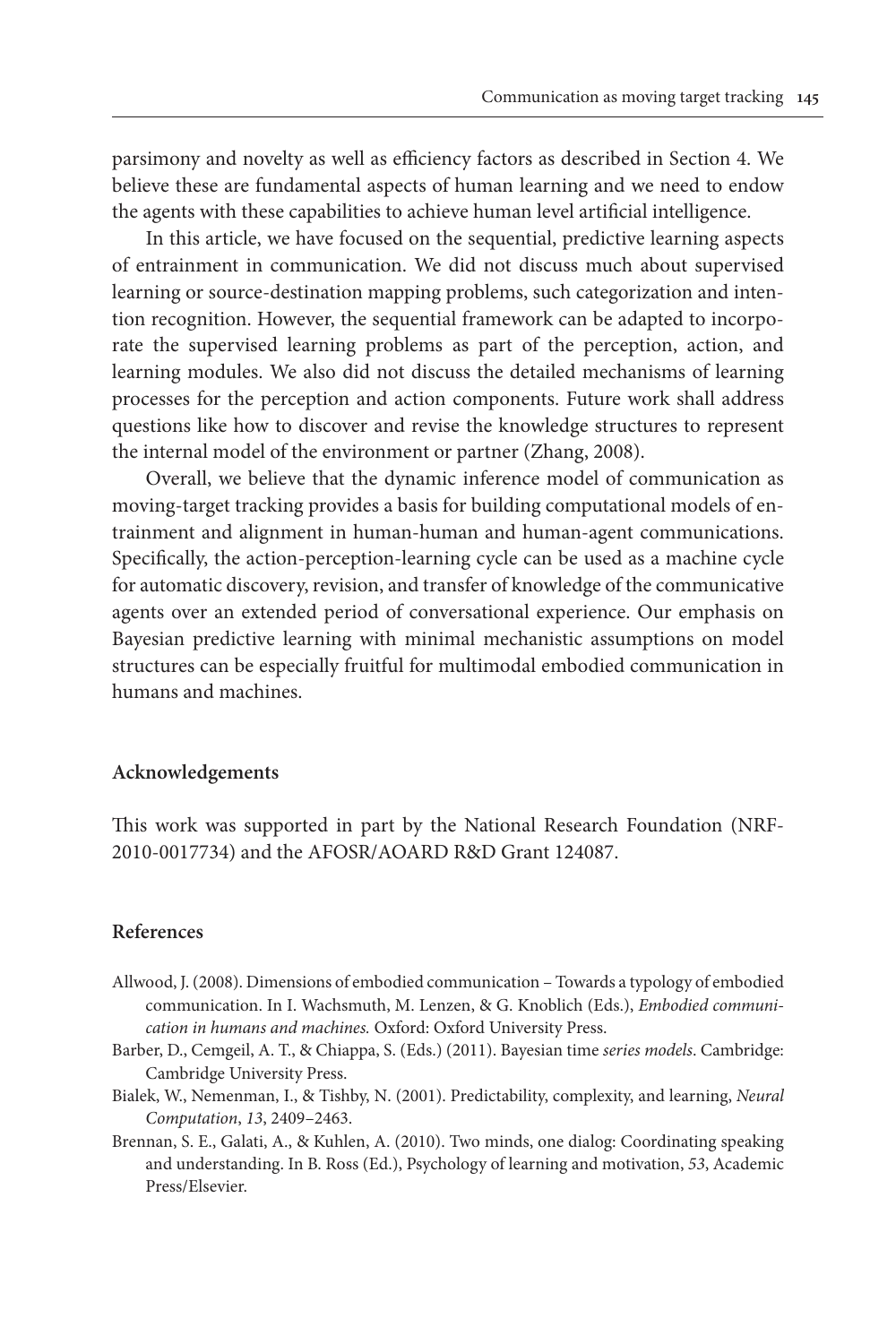- Clark, A. (2013). Whatever next? Predictive brains, situated agents, and the future of cognitive science. Behavioral and Brain Sciences, 36(3), 181–204.
- De Ruiter, J. P., & Cummins, C. (in press). Forward modelling requires intention recognition and non-impoverished predictions. Commentary in Pickering & Garrod (in press). *Behavioral and Brain Sciences*.
- Eaton, E., & desJardins, M. (2011). Selective transfer between learning tasks using task-based boosting. In *Proc. 25*th *AAAI Conf. Artificial Intelligence (AAAI-11)*, pp. 337–342, AAAI Press.
- Friston, K. (2009). The free-energy principle: A rough guide to the brain?. Trends in Cognitive Sciences, *13*(7), 293–301.
- Fuster, J. M. (2001). The prefrontal cortex an update: Time is of the essence. Neuron, *30*, 319–333.
- Gallese, V., Fadiga, L., Fogassi, L., & Rizzolatti, G. (1996). Action recognition in the premotor cortex. *Brain, 119*(2), 593–609.
- Gilks, W. R., & Berzuini, C. (2001). Following a moving target Monte Carlo inference for dynamic Bayesian models, *Journal of Royal Statistical Society B*, *63*, 127–146.
- Inden, B., Malisz, Z., Wagner, P., & Wachsmuth, I. (2012). Rapid entrainment to spontaneous speech: A comparison of oscillator models. In N. Miyake, D. Peebles, & R. P. Cooper (Eds.), *Proceedings of the 34th annual conference of the Cognitive Science Society* (pp. 1721–1726). Austin, TX: Cognitive Science Society.
- Jung, T., Polani, D., & Stone, P. (2011). Empowerment for continuous agent-environment systems. *Adaptive Behavior*, *19*(1), 16–39.
- Kopp, S., Gesellensetter, L., Kraemer, N. C., & Wachsmuth, I. (2005). A conversational agent as museum guide – design and evaluation of a real-world application, In T. Panayiotopoulos et al. (Eds.), *Intelligent virtual agents* (pp. 329–343). Berlin: Springer (LNAI 3661)
- Kopp, S., & Wachsmuth, I. (Eds.). (2010). Gesture in embodied communication and humancomputer interaction, *LNAI*, 5934, Berlin, Heidelberg: Springer.
- Knoeferle, P., & Crocker, M. W. (2007). The influence of recent scene events on spoken comprehension: Evidence from eye movements. *Journal of Memory and Language*, 57(4), 519–543.
- Langley, P., Laird, J. E., & Rogers, S. (2009). Cognitive architectures: Research issues and challenges. Technical Report, Institute for the Study of Learning and Expertise, Palo Alto, CA.
- Murphy, K. P. (2002). Dynamic Bayesian networks: Representation, inference and learning, PhD Dissertation, UC Berkeley, Computer Science Division.
- Pickering, M., & Garrod, S. (in press). An integrated theory of language production and comprehension. *Behavioral and Brain Sciences*.
- Pickering, M., & Garrod, S. (2009). Prediction and emboidiment in dialogue. *European Journal of Social Psychology*, 39, 1162–1168.
- Ristic, B., Arulampalam, S., & Gordon, N. (2004). *Beyond the Kalman filter: Particle filters for tracking applications*. London: Artech House.
- Sebanz, N., Bekkering, H., & Knoblich, G. (2006). Joint action: Bodies and minds moving together. *Trends in Cognitive Sciences*, 10, 70–76.
- Schmidhuber, J. (1991). Curious model-building control systems, In *Proc. Int. Joint. Conf. Neural Networks*, pp. 1458–1463.
- Spivey, M. J. (2007). *The continuity of mind*. New York: Oxford University Press.
- Still, S., & Precup, D. (2012). An information-theoretic approach to curiosity-driven reinforcement learning. *Theory in Biosciences*, *131*(3),139–148.
- Sutton, R. S., & Barto, A. G. (1998). *Reinforcement learning: An introduction*. Cambridge, MA: MIT Press.